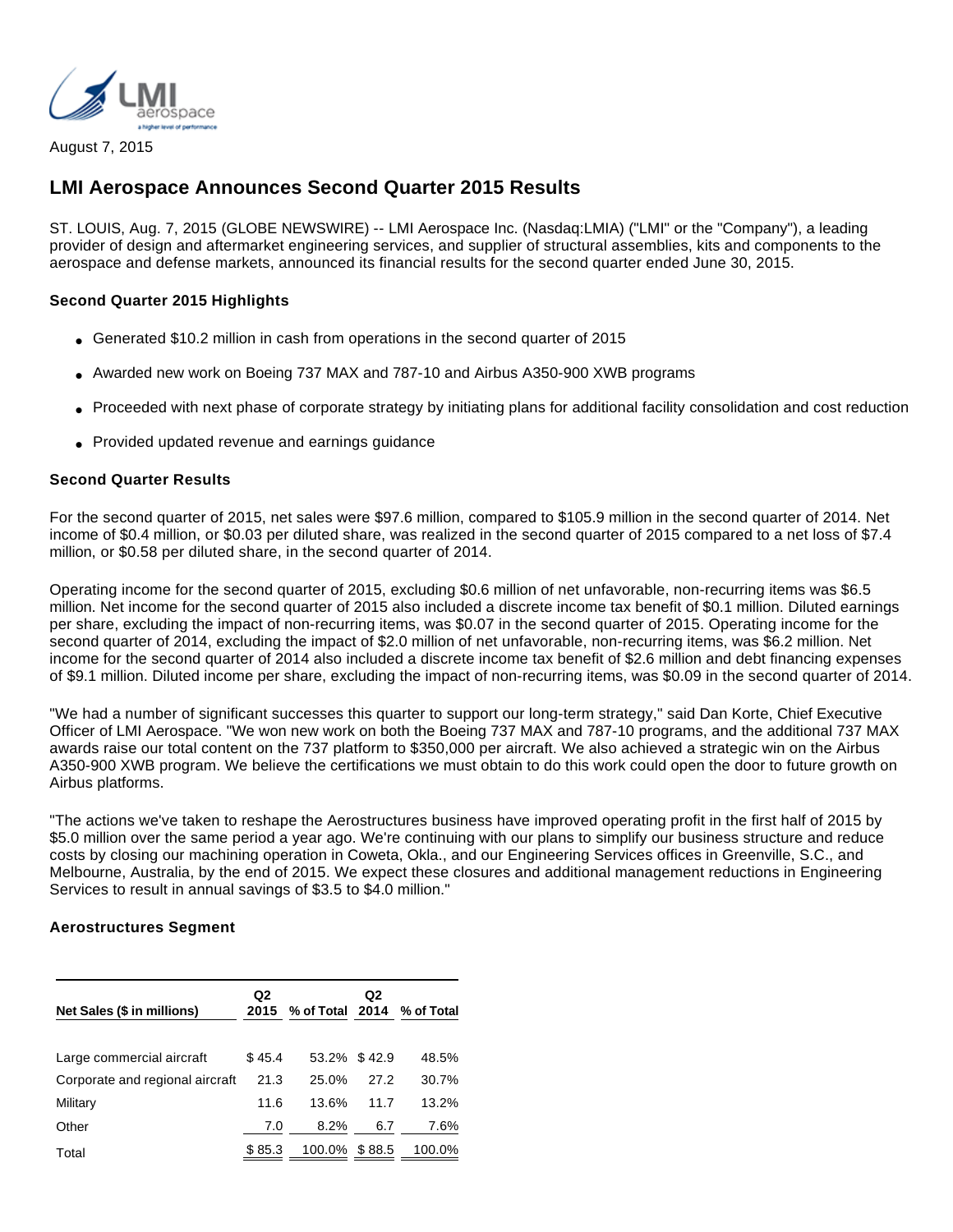Aerostructures revenue decreased 3.6 percent to \$85.3 million in the second quarter of 2015 from \$88.5 million in the second quarter of 2014, driven by lower tooling sales on corporate and regional jet platforms, partially offset by higher shipments on large commercial platforms.

Growth in the Boeing 787, 737 and 747 platforms contributed increases of \$3.2 million, \$0.6 million and \$0.3 million, respectively, over the prior year quarter in the large commercial aircraft market. These increases were partially offset by a decrease of \$1.8 million in sales of Boeing wing modification products. Net sales to the corporate and regional jet market declined \$5.9 million, primarily due to a reduction in non-recurring tooling revenue, partially offset by a \$0.7 million increase in revenues on the Gulfstream G650 program versus the prior year quarter.

The Aerostructures segment generated gross profit of \$17.1 million, or 20.0 percent of net sales, in the second quarter of 2015 versus \$15.9 million, or 18.0 percent of net sales, in the second quarter of 2014. Higher margins on long-term production contracts contributed to the improvement in gross profit margin in the second quarter of 2015. Gross profit in the second quarter of 2015 was also favorably impacted by realized cost savings related to restructuring plans implemented during 2014.

Selling, general and administrative expenses were \$11.0 million in the second quarter of 2015 versus \$12.7 million in the second quarter of 2014. The reduction in selling, general and administrative expenses primarily related to decreases of \$0.5 million in restructuring expenses, \$0.5 million in environmental expense and \$0.4 million in salary expense and related fringe benefits.

## **Engineering Services Segment**

| Net Sales (\$ in millions)      | Q <sub>2</sub><br>2015 | % of Total 2014 % of Total | Q <sub>2</sub> |        |
|---------------------------------|------------------------|----------------------------|----------------|--------|
| Large commercial aircraft       | \$5.1                  | 40.8%                      | \$8.6          | 48.3%  |
| Corporate and regional aircraft | 4.6                    | 36.8%                      | 5.1            | 28.7%  |
| Military                        | 2.5                    | 20.0%                      | 2.1            | 11.8%  |
| Other                           | 0.3                    | 2.4%                       | 2.0            | 11.2%  |
| Total                           | \$12.5                 | 100.0%                     | \$17.8         | 100.0% |

Engineering Services revenue decreased 29.8 percent to \$12.5 million in the second quarter of 2015 from \$17.8 million in the second quarter of 2014, driven primarily by reduced sales on large commercial aircraft platforms and design and delivery of tooling programs.

Net sales in the second quarter of 2015 on large commercial aircraft platforms for Airbus and maintenance and repair revenues decreased \$1.6 million and \$1.5 million, respectively, when compared to the prior year period. The decline in sales on corporate and regional aircraft was primarily related to a \$3.7 million decrease in the Bombardier Learjet L-85 program that was canceled in late 2014. This decrease was partially offset by increases of \$1.5 million on the Bombardier Global 7000 program, \$0.6 million on the Aerion AS2 program and \$0.4 million on the Mitsubishi Regional Jet program. Tooling sales on various Boeing programs and on a space program decreased \$1.1 million and \$0.4 million in the second quarter of 2015 when compared to the second quarter of 2014.

Gross profit for the segment was \$1.7 million, or 13.6 percent of net sales, for the second quarter of 2015, compared to \$3.2 million, or 18.0 percent of net sales, for the prior year quarter. The decrease in gross profit was primarily attributable to the decline in sales.

Selling, general and administrative expenses for the segment decreased to \$1.9 million in the second quarter of 2015 from \$2.2 million in the second quarter of 2014. The decrease in selling, general and administrative expenses was primarily due to implemented cost reductions.

### **Non-Segment**

Interest expense decreased \$8.0 million in the second quarter of 2015, compared to the second quarter of 2014. The change in interest expense was primarily related to the settlement of interest rate derivatives and the write-off of debt financing costs in the second quarter of 2014 of \$9.1 million. The Company recently registered its second-priority senior secured notes, which can now be freely traded.

The Company recorded an income tax benefit of \$0.1 million for the second quarter of 2015, primarily due to the final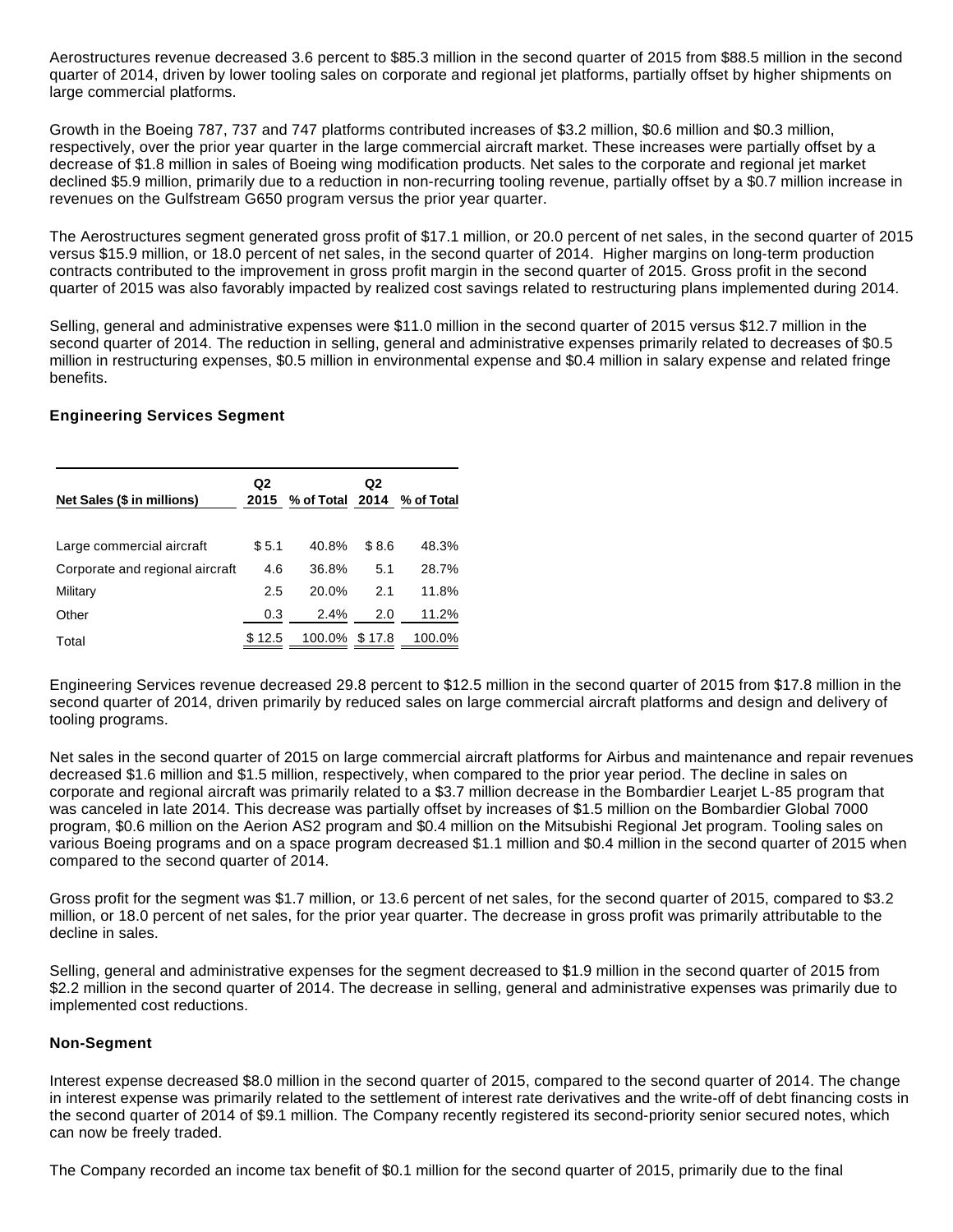adjustment related to the IRS audit of its 2012 and 2013 federal income tax returns.

The Company generated cash flow from operations of \$10.2 million in the second quarter of 2015 and funded net capital expenditures of \$4.6 million, resulting in free cash flow of \$5.6 million. Cash flow for the second quarter of 2015 was unfavorably impacted by a payment of \$1.7 million related to a strategic supply agreement. In addition, the Company made a payment of \$0.7 million in penalties, which was previously reserved, as part of a plea agreement entered into by the Company's Ozark Mountain Technologies subsidiary to resolve an environmental matter.

Backlog at June 30, 2015 was \$366.0 million, compared to \$399.4 million at March 31, 2015, due to the timing of customer orders.

## **Updated Outlook for 2015**

The Company updated guidance for 2015 as follows:

- Revenue of between \$377.0 million and \$387.0 million, consisting of Aerostructures revenue of between \$325.0 million and \$330.0 million and Engineering Services revenue of between \$52.0 million and \$57.0 million
- Operating profit of between \$20.0 million and \$24.0 million
- Free cash flow of between \$10.0 million and \$15.0 million

The Company raised overall revenue guidance due to new wins and increasing demand in the Aerostructures segment. Fewer opportunities for design revenue in Engineering Services partially offset the growth in Aerostructures.

#### **Conference Call and Webcast Information**

In connection with this release and as previously announced, LMI will hold a conference call today, Aug. 7, 2015, at 9:00 a.m., Central Daylight Time. LMI Chief Executive Officer Dan Korte and Chief Financial Officer Cliff Stebe will host the call. To participate in the call, dial 866-307-3343 approximately five minutes before the conference call time start time.

Visit [http://ir.lmiaerospace.com/events.cfm](http://www.globenewswire.com/newsroom/ctr?d=10145200&l=28&u=http%3A%2F%2Fir.lmiaerospace.com%2Fevents.cfm) to access a link to a live webcast of the call. A recording of the call will be available for a limited time on the Company's website after the call concludes.

### **Executive Stock Grant**

In connection with LMI's offer of employment to Jennifer Alfaro and pursuant to her employment agreement effective February 2, 2015, Alfaro was granted an inducement award pursuant to NASDAQ Listing Rule 5635(c)(4). The inducement award consisted of 4,217 shares of restricted stock at a per share price of \$14.23 with a value of \$60,008 on the grant date, February 2, 2015. The stock shall vest on the three-year anniversary of the date of grant, subject to Alfaro's continued employment on the vesting date. The award was issued as an inducement material to Alfaro's employment.

### **About LMI Aerospace**

LMI Aerospace Inc. is a leading supplier of structural solutions and engineering services to the commercial, business and regional, and military aerospace markets. Manufacturing more than 40,000 products for a variety of platforms and providing turnkey engineering capabilities to support aircraft lifecycles, LMI offers complete, integrated solutions in aerostructures, engineering and program management. Based in St. Louis, LMI has 26 operations located across the United States and in Mexico, the United Kingdom, Australia and Sri Lanka. For more information visit: [www.lmiaerospace.com.](http://www.globenewswire.com/newsroom/ctr?d=10145200&l=32&a=www.lmiaerospace.com&u=http%3A%2F%2Fwww.lmiaerospace.com)

# **Cautionary Statements Regarding Forward-Looking Statements**

This news release includes forward-looking statements, including statements related to LMI's strategy and outlook for 2015 and beyond, and other statements based on current management expectations, estimates and projections. Such forward-looking statements are not guarantees and are inherently subject to various risks and uncertainties that could cause actual results and events to differ materially from the forward-looking statements. These risks and uncertainties include, among other things, difficulties implementing the Company's growth strategy, continued decline in demand in the Engineering Services segment, managing the increased leverage resulting from our notes and revolving credit facility, complying with debt covenants with respect to such indebtedness and competitive pressures, as well as those Risk Factors detailed in the Company's Annual Report on Form 10-K for the year ended December 31, 2014, and any risk factors set forth in our other filings with the Securities and Exchange Commission. The forward-looking statements included in this document are only made as of the date of this document and we disclaim any obligation to publicly update any forward-looking statement to reflect subsequent events or circumstances.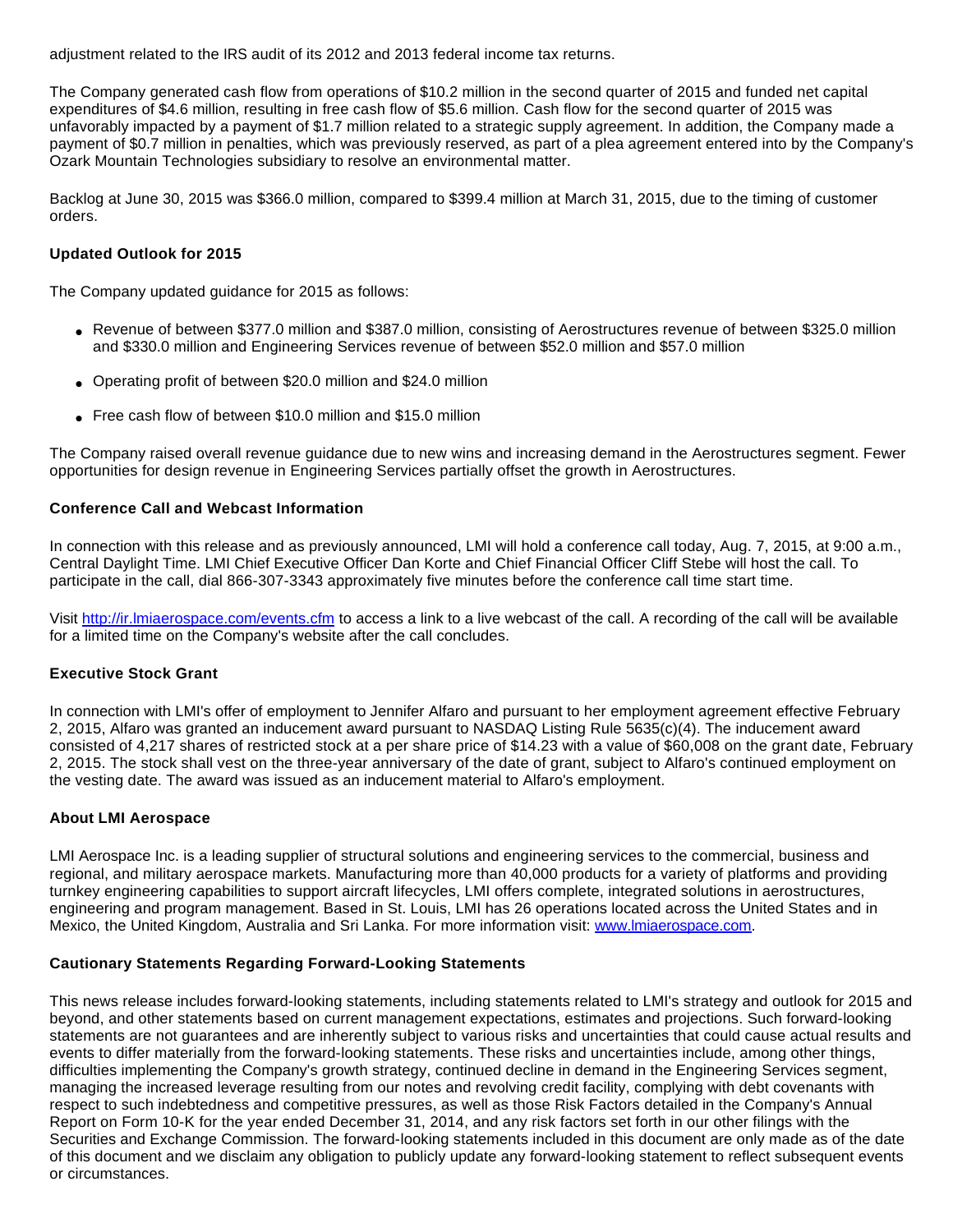#### **LMI Aerospace, Inc.**

#### **Condensed Consolidated Balance Sheets**

#### (Amounts in thousands, except share and per share data)

### (Unaudited)

|                                                                                                                                                                         | <b>June 30,</b><br>2015 | <b>December</b><br>31,<br>2014 |
|-------------------------------------------------------------------------------------------------------------------------------------------------------------------------|-------------------------|--------------------------------|
| Assets                                                                                                                                                                  |                         |                                |
| Current assets:                                                                                                                                                         |                         |                                |
| Cash and cash equivalents                                                                                                                                               | \$2,436                 | \$7,927                        |
| Trade accounts receivable, net                                                                                                                                          | 61,088                  | 58,234                         |
| Inventories                                                                                                                                                             | 123,196                 | 114,279                        |
| Prepaid expenses and other current assets                                                                                                                               | 10,285                  | 10,255                         |
| Deferred income taxes                                                                                                                                                   | 3,913                   | 3,913                          |
| Total current assets                                                                                                                                                    | 200,918                 | 194,608                        |
| Property, plant and equipment, net                                                                                                                                      | 102,445                 | 99,482                         |
| Goodwill                                                                                                                                                                | 86,784                  | 86,784                         |
| Intangible assets, net                                                                                                                                                  | 48,761                  | 50,940                         |
| Other assets                                                                                                                                                            | 9,659                   | 10,622                         |
| Total assets                                                                                                                                                            | \$448,567               | \$442,436                      |
| Liabilities and shareholders' equity                                                                                                                                    |                         |                                |
| <b>Current liabilities:</b>                                                                                                                                             |                         |                                |
| Accounts payable                                                                                                                                                        | \$22,585                | \$21,755                       |
| Accrued expenses                                                                                                                                                        | 25,631                  | 26,072                         |
| Current installments of long-term debt and capital lease obligations                                                                                                    | 3,544                   | 3,424                          |
| <b>Total current liabilities</b>                                                                                                                                        | 51,760                  | 51,251                         |
| Long-term debt and capital lease obligations, less current installments                                                                                                 | 270,765                 | 265,554                        |
| Other long-term liabilities                                                                                                                                             | 3,172                   | 3,289                          |
| Deferred income taxes                                                                                                                                                   | 4,294                   | 4,207                          |
| Total long-term liabilities                                                                                                                                             | 278,231                 | 273,050                        |
| Shareholders' equity:                                                                                                                                                   |                         |                                |
| Common stock, \$0.02 par value per share; authorized 28,000,000 shares; issued 13,210,910 and 13,089,003 shares<br>at June 30, 2015 and December 31, 2014, respectively | 264                     | 262                            |
| Preferred stock, \$0.02 par value per share; authorized 2,000,000 shares; none issued at either date                                                                    |                         |                                |
| Additional paid-in capital                                                                                                                                              | 97,058                  | 95,460                         |
| Accumulated other comprehensive loss                                                                                                                                    | (169)                   | (170)                          |
| Treasury stock, at cost, 33,934 and 28,396 shares at June 30, 2015 and December 31, 2014, respectively                                                                  | (432)                   | (359)                          |
| Retained earnings                                                                                                                                                       | 21,855                  | 22,942                         |
| Total shareholders' equity                                                                                                                                              | 118,576                 | 118,135                        |
| Total liabilities and shareholders' equity                                                                                                                              | \$448,567               | \$442,436                      |

#### **LMI Aerospace, Inc.**

**Condensed Consolidated Statements of Comprehensive Income (Loss)**

(Amounts in thousands, except share and per share data)(Unaudited)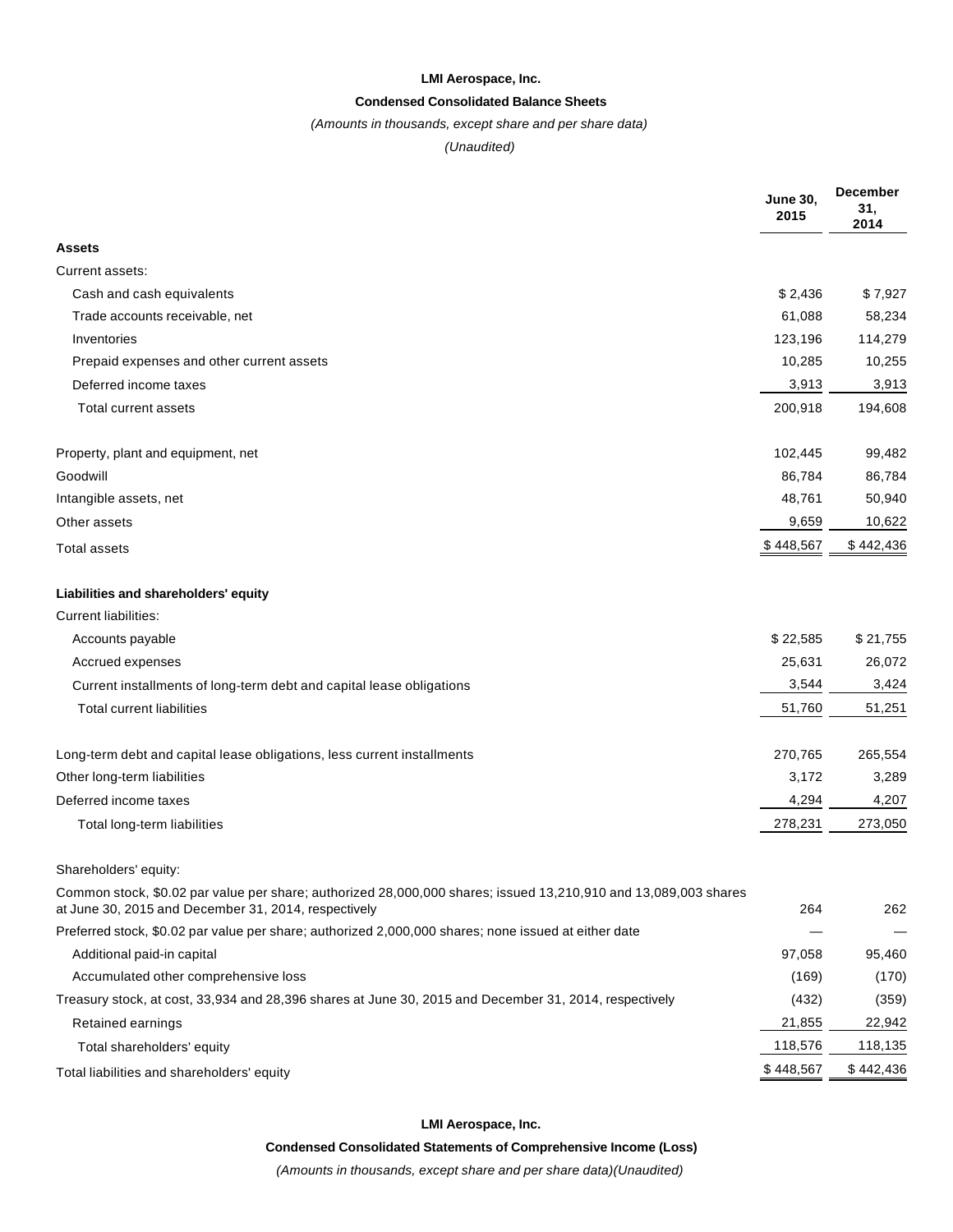|                                                                                                                                     | <b>Three Months Ended</b><br><b>June 30,</b> |                                             | <b>Six Months Ended</b><br><b>June 30,</b> |            |
|-------------------------------------------------------------------------------------------------------------------------------------|----------------------------------------------|---------------------------------------------|--------------------------------------------|------------|
|                                                                                                                                     | 2015                                         | 2014                                        | 2015                                       | 2014       |
| Sales and service revenue                                                                                                           |                                              |                                             |                                            |            |
| <b>Product sales</b>                                                                                                                | \$84,158                                     | \$87,172                                    | \$162,616                                  | \$163,656  |
| Service revenue                                                                                                                     | 13,392                                       | 18,765                                      | 27,409                                     | 38,032     |
| Net sales                                                                                                                           | 97,550                                       | 105,937                                     | 190,025                                    | 201,688    |
| Cost of sales and service revenue                                                                                                   |                                              |                                             |                                            |            |
| Cost of product sales                                                                                                               | 67,147                                       | 71,535                                      | 129,697                                    | 133,635    |
| Cost of service revenue                                                                                                             | 11,633                                       | 15,268                                      | 24,360                                     | 31,458     |
| Cost of sales                                                                                                                       | 78,780                                       | 86,803                                      | 154,057                                    | 165,093    |
| Gross profit                                                                                                                        | 18,770                                       | 19,134                                      | 35,968                                     | 36,595     |
| Selling, general and administrative expenses                                                                                        | 12,392                                       | 13,810                                      | 25,002                                     | 27,154     |
| Restructuring expense                                                                                                               | 518                                          | 1,095                                       | 792                                        | 1,523      |
| Income from operations                                                                                                              | 5,860                                        | 4,229                                       | 10,174                                     | 7,918      |
| Other (expense) income:                                                                                                             |                                              |                                             |                                            |            |
| Interest expense                                                                                                                    | (5, 556)                                     | (13, 595)                                   | (11, 148)                                  | (17, 854)  |
| Other, net                                                                                                                          | (75)                                         | 168                                         | 47                                         | 280        |
| Total other expense                                                                                                                 | (5,631)                                      | (13, 427)                                   | (11, 101)                                  | (17, 574)  |
| Income (loss) before income taxes                                                                                                   | 229                                          | (9, 198)                                    | (927)                                      | (9,656)    |
| (Benefit) provision for income taxes                                                                                                | (149)                                        | (1,787)                                     | 160                                        | (1,803)    |
| Net income (loss)                                                                                                                   | 378                                          | (7, 411)                                    | (1,087)                                    | (7, 853)   |
| Other comprehensive income (expense):                                                                                               |                                              |                                             |                                            |            |
| Change in foreign currency translation adjustment                                                                                   | 80                                           | 50                                          | 1                                          | 94         |
| Reclassification adjustment for losses on interest rate hedges included in net earnings, net<br>of tax of \$0, \$205, \$0 and \$157 | \$0                                          | \$360                                       | \$0                                        | \$278      |
| Total comprehensive income (loss)                                                                                                   | \$458                                        | \$ (7,001)                                  | \$(1,086)                                  | \$ (7,481) |
| Amounts per common share:                                                                                                           |                                              |                                             |                                            |            |
| Net income (loss) per common share                                                                                                  | \$0.03                                       | \$ (0.58)                                   | \$ (0.08)                                  | \$ (0.62)  |
| Net income (loss) per common share assuming dilution                                                                                | \$0.03                                       | \$ (0.58)                                   | \$ (0.08)                                  | \$ (0.62)  |
| Weighted average common shares outstanding                                                                                          |                                              |                                             |                                            |            |
| Weighted average dilutive common shares outstanding                                                                                 |                                              | 13,088,390 12,709,014 12,822,747 12,686,541 |                                            |            |

**LMI Aerospace, Inc.**

**Condensed Consolidated Statements of Cash Flows**

(Amounts in thousands)

(Unaudited)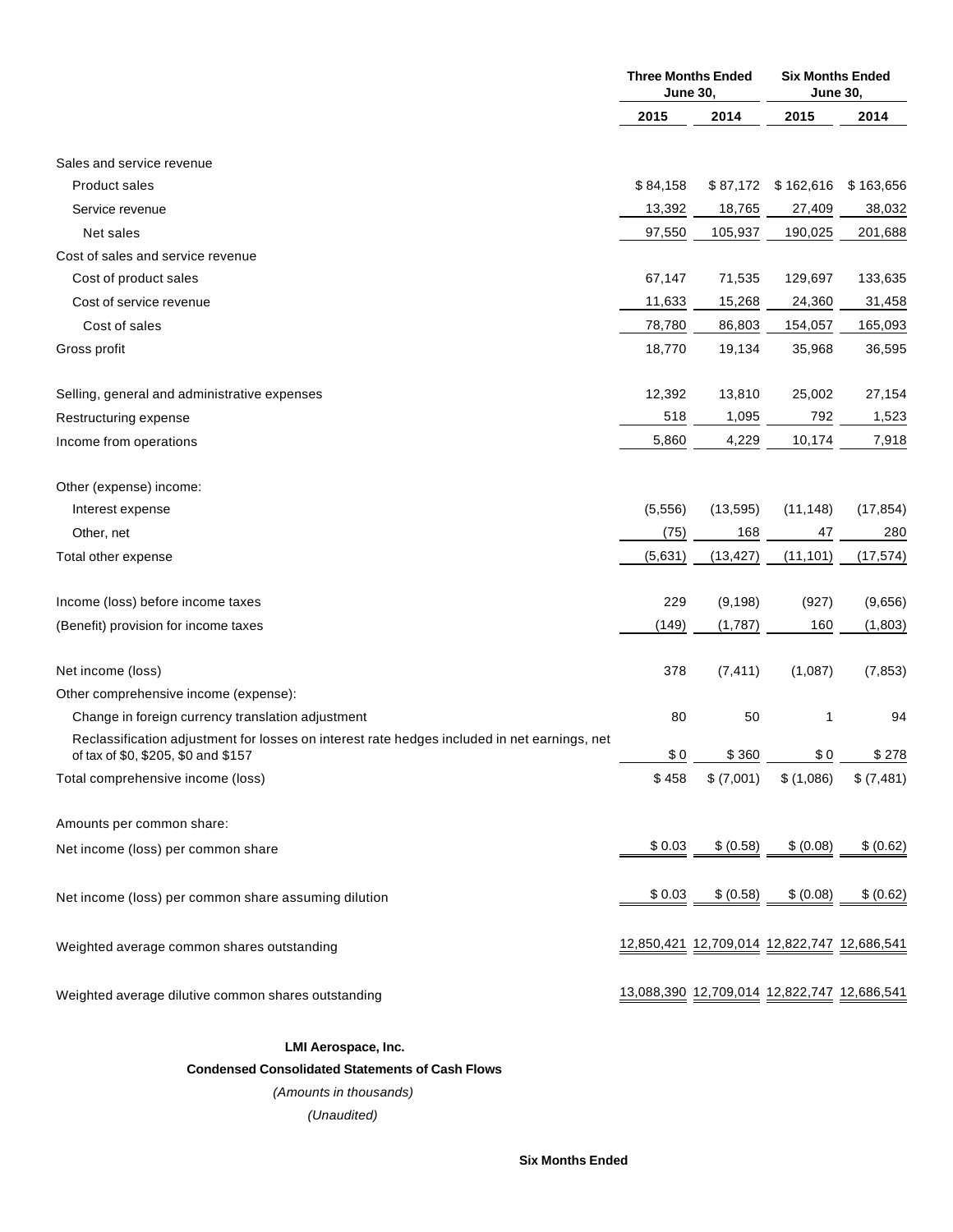|                                                                                 | <b>June 30,</b> |                       |
|---------------------------------------------------------------------------------|-----------------|-----------------------|
|                                                                                 | 2015            | 2014                  |
| <b>Operating activities:</b>                                                    |                 |                       |
| Net loss                                                                        |                 | $(1,087)$ \$ (7,853)  |
| Adjustments to reconcile net loss to net cash provided by operating activities: |                 |                       |
| Depreciation and amortization                                                   | 9,920           | 11,004                |
| Deferred taxes                                                                  | 87              | (210)                 |
| Stock based compensation                                                        | 1,036           | 676                   |
| Debt issuance cost write-off                                                    |                 | 8,340                 |
| Payments to settle interest rate derivatives                                    |                 | (793)                 |
| Other non-cash items                                                            | (131)           | (166)                 |
| Changes in operating assets and liabilities:                                    |                 |                       |
| Accounts receivable                                                             | (2,860)         | (151)                 |
| Inventories                                                                     | (9, 179)        | 4,336                 |
| Prepaid expenses and other assets                                               | 1,051           | 1,507                 |
| Current income taxes                                                            | 126             | (1,762)               |
| Accounts payable                                                                | 1,860           | (817)                 |
| Accrued expenses                                                                | 52              | 829                   |
| Net cash provided by operating activities                                       | 875             | 14,940                |
| <b>Investing activities:</b>                                                    |                 |                       |
| Additions to property, plant and equipment                                      | (11,611)        | (7, 785)              |
| Proceeds from sale of property, plant and equipment                             | 159             | 981                   |
| Net cash used by investing activities                                           | (11, 452)       | (6,804)               |
| <b>Financing activities:</b>                                                    |                 |                       |
| Proceeds from issuance of debt                                                  |                 | 250,000               |
| Principal payments on long-term debt and notes payable                          |                 | $(1,169)$ $(224,227)$ |
| Advances on revolving line of credit                                            | 60,000          | 52,500                |
| Payments on revolving line of credit                                            | (53, 500)       | (79, 500)             |
| Payments for debt issuance cost                                                 | (245)           | (6,692)               |
| Other, net                                                                      |                 | (28)                  |
| Net cash provided (used) by financing activities                                |                 | 5,086 (7,947)         |
| Net (decrease) increase in cash and cash equivalents                            | (5, 491)        | 189                   |
| Cash and cash equivalents, beginning of period                                  | 7,927           | <u>1,572</u>          |
| Cash and cash equivalents, end of period                                        | \$2,436         | \$1,761               |
| Supplemental disclosure of noncash transactions:                                |                 |                       |
| Defined contribution plan funding in company stock                              | \$710           | \$848                 |

# **LMI Aerospace, Inc.**

### **Selected Non-GAAP Disclosures**

(Amounts in thousands)

(Unaudited)

|       | Three Months Ended June 30. | <b>'June 30.</b><br>Six |             |
|-------|-----------------------------|-------------------------|-------------|
| 304 E | nn a                        | <b>OO4F</b><br>20 I J   | <b>2011</b> |

#### **Non-GAAP Financial Information**

Adjusted Earnings Before Interest, Taxes, Depreciation and Amortization (EBITDA)(1):

Net income (loss) \$378 \$378 \$(7,411) \$(1,087) \$(7,853)